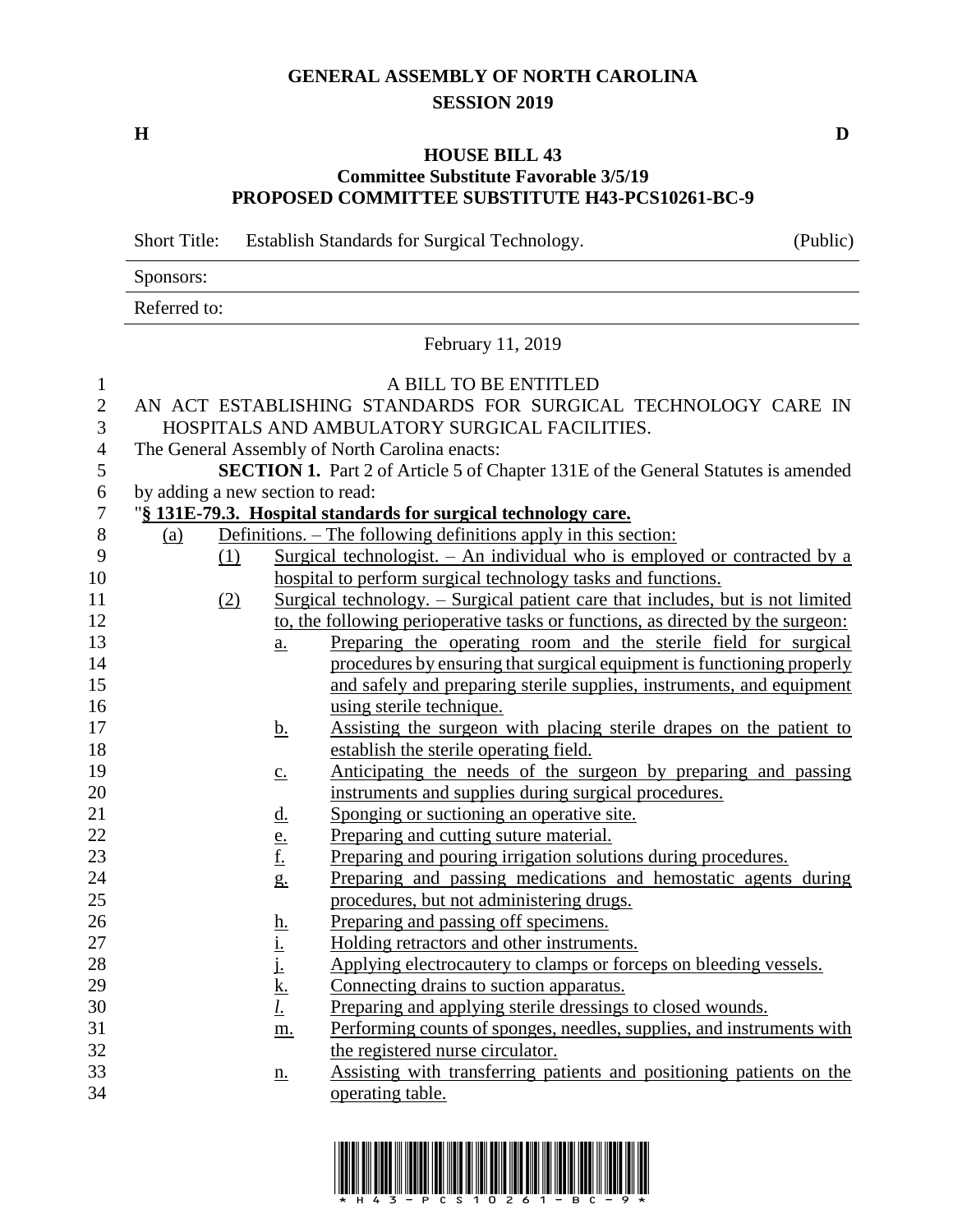|                  | <b>General Assembly Of North Carolina</b>                                                         | <b>Session 2019</b> |
|------------------|---------------------------------------------------------------------------------------------------|---------------------|
|                  | Maintaining the highest standard of sterile technique, including<br>$\underline{\mathbf{O}}$ .    |                     |
|                  | identifying and correcting breaks in the sterile operating field.                                 |                     |
| (b)              | Qualifications for Employment or Contract. – Except as provided by subsection (e)                 |                     |
|                  | of this section, a hospital shall not employ or otherwise contract for the services of a surgical |                     |
|                  | technologist in that hospital unless the individual meets, at a minimum, one of the following     |                     |
| qualifications:  |                                                                                                   |                     |
|                  | Provides evidence of successfully completing a program accredited by the                          |                     |
| (1)              |                                                                                                   |                     |
|                  | Commission on Accreditation of Allied Health Education Programs or                                |                     |
|                  | another nationally accredited educational program for surgical technologists                      |                     |
|                  | and holds and maintains the Certified Surgical Technologist credential issued                     |                     |
|                  | by the National Board of Surgical Technology and Surgical Assisting or its                        |                     |
|                  | successor.                                                                                        |                     |
| (2)              | Provides evidence of successfully completing an appropriate training program                      |                     |
|                  | for surgical technology in the United States Army, Navy, Air Force, Marine                        |                     |
|                  | Corps, or Coast Guard or in the United States Public Health Service.                              |                     |
| (3)              | Provides evidence that satisfies one of the following requirements:                               |                     |
|                  | Documentation of employment to practice surgical technology in a<br>$\underline{a}$ .             |                     |
|                  | hospital licensed under this Part or an ambulatory surgical facility                              |                     |
|                  | licensed under Part 4 of Article 6 of this Chapter on December 31,                                |                     |
|                  | 2019.                                                                                             |                     |
|                  | <u>b.</u><br>Documentation of employment to practice surgical technology during                   |                     |
|                  | the three years immediately preceding December 31, 2019.                                          |                     |
| (c)              | Probationary Practice. $-$ A hospital may employ or contract with an individual to                |                     |
|                  | practice surgical technology during the 12-month period that immediately follows the successful   |                     |
|                  | completion of a surgical technology program as described in subdivision (1) of subsection (b) of  |                     |
|                  | this section. However, the hospital may not continue to employ or contract with that individual   |                     |
|                  | beyond the 12-month period without documentation that the individual has obtained the             |                     |
|                  | credential described in subdivision (1) of subsection (b) of this section.                        |                     |
| (d)              | Continuing Education. $-$ A surgical technician employed by or contracted with a                  |                     |
|                  | hospital shall comply with one of the following:                                                  |                     |
| (1)              | A surgical technologist who is certified by the credentialing organization                        |                     |
|                  | specified in subdivision (1) of subsection (b) of this section shall comply with                  |                     |
|                  | the continuing education requirements set forth by the credentialing                              |                     |
|                  | organization, as necessary to keep the certification current, and shall provide                   |                     |
|                  | proof of compliance upon employer's request.                                                      |                     |
| (2)              | A surgical technologist who is not certified according to subdivision (1) of                      |                     |
|                  | subsection (b) shall complete 30 hours of relevant continuing education every                     |                     |
|                  | two years and shall provide proof of compliance upon employer's request.                          |                     |
| (e)              | Exception. $-$ A hospital may employ or otherwise contract with an individual who                 |                     |
|                  | does not meet any of the qualifications specified in subsection (b) of this section if all of the |                     |
|                  | following requirements are met:                                                                   |                     |
| (1)              | The hospital makes a diligent and thorough effort, and after such an effort is                    |                     |
|                  | completed, the hospital is unable to employ or contract with a sufficient                         |                     |
|                  | number of qualified surgical technologists who satisfy the requirements of this                   |                     |
|                  | section.                                                                                          |                     |
| (2)              | The hospital documents and retains records of its efforts made pursuant to                        |                     |
|                  | subdivision $(1)$ of this subsection.                                                             |                     |
| $\left(3\right)$ | The hospital ensures that any noncertified surgical technologist employed or                      |                     |
|                  | contracted by the hospital complies with the continuing education                                 |                     |
|                  | requirements of subsection (d).                                                                   |                     |
|                  |                                                                                                   |                     |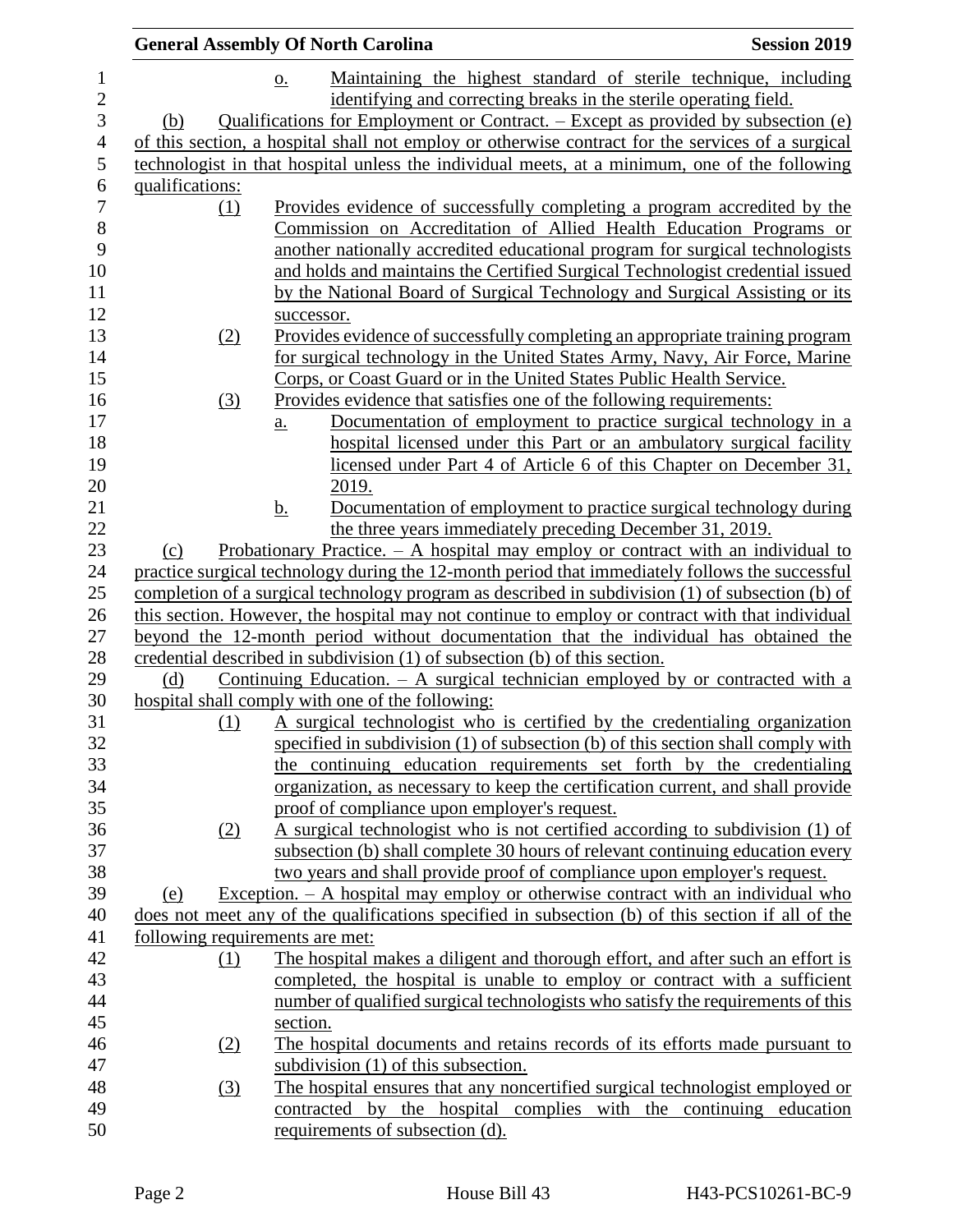|                                  |     |                                | <b>General Assembly Of North Carolina</b>                                                             | <b>Session 2019</b> |
|----------------------------------|-----|--------------------------------|-------------------------------------------------------------------------------------------------------|---------------------|
| (f)                              |     |                                | Scope of Practice. – Nothing in this section shall be construed to prohibit a licensed                |                     |
|                                  |     |                                | practitioner from performing surgical technology tasks or functions if the practitioner is acting     |                     |
|                                  |     |                                | within the scope of his or her license.                                                               |                     |
| (g)                              |     |                                | Adverse Action. – The Department of Health and Human Services may take adverse                        |                     |
|                                  |     |                                | action against a hospital under G.S. 131E-78 for a violation of this section. A hospital may restrict |                     |
|                                  |     |                                | an employee's eligibility to practice surgical technology, as deemed appropriate by the hospital,     |                     |
|                                  |     |                                | in the event the employee does not comply with the requirements of this section."                     |                     |
|                                  |     |                                | <b>SECTION 2.</b> Part 4 of Article 6 of Chapter 131E of the General Statutes is amended              |                     |
| by adding a new section to read: |     |                                |                                                                                                       |                     |
|                                  |     |                                | "§ 131E-147.2. Ambulatory surgical facility standards for surgical technology care.                   |                     |
| (a)                              |     |                                | Definitions. – The following definitions apply in this section:                                       |                     |
|                                  | (1) |                                | <u>Surgical technologist. – An individual who is employed or contracted by an</u>                     |                     |
|                                  |     |                                | ambulatory surgical facility to perform surgical technology tasks and                                 |                     |
|                                  |     | functions.                     |                                                                                                       |                     |
|                                  | (2) |                                | Surgical technology. – Surgical patient care that includes, but is not limited                        |                     |
|                                  |     |                                | to, the following perioperative tasks or functions as directed by the surgeon:                        |                     |
|                                  |     | $\underline{a}$ .              | Preparing the operating room and the sterile field for surgical                                       |                     |
|                                  |     |                                | procedures by ensuring that surgical equipment is functioning properly                                |                     |
|                                  |     |                                | and safely and preparing sterile supplies, instruments, and equipment                                 |                     |
|                                  |     |                                | using sterile technique.                                                                              |                     |
|                                  |     | <u>b.</u>                      | Assisting the surgeon with placing sterile drapes on the patient to                                   |                     |
|                                  |     |                                | establish the sterile operating field.                                                                |                     |
|                                  |     | $\underline{c}$ .              | Anticipating the needs of the surgeon by preparing and passing                                        |                     |
|                                  |     |                                | instruments and supplies during surgical procedures.                                                  |                     |
|                                  |     | <u>d.</u>                      | Sponging or suctioning the operative site.                                                            |                     |
|                                  |     | $\frac{e}{f}$<br>$\frac{f}{g}$ | Preparing and cutting suture material.                                                                |                     |
|                                  |     |                                | Preparing and pouring irrigation solutions during procedures.                                         |                     |
|                                  |     |                                | Preparing and passing medications and hemostatic agents during                                        |                     |
|                                  |     |                                | procedures, but not administering drugs.                                                              |                     |
|                                  |     | <u>h.</u><br><u>i.</u>         | Preparing and passing off specimens.                                                                  |                     |
|                                  |     |                                | Holding retractors and other instruments.                                                             |                     |
|                                  |     | i,                             | Applying electrocautery to clamps or forceps on bleeding vessels.                                     |                     |
|                                  |     | <u>k.</u><br><u>l.</u>         | Connecting drains to suction apparatus.<br>Preparing and applying sterile dressings to closed wounds. |                     |
|                                  |     |                                | Performing counts of sponges, needles, supplies, and instruments with                                 |                     |
|                                  |     | m.                             | the registered nurse circulator.                                                                      |                     |
|                                  |     |                                | Assisting with transferring patients and positioning patients on the                                  |                     |
|                                  |     | <u>n.</u>                      | operating table.                                                                                      |                     |
|                                  |     | $\underline{0}$ .              | Maintaining the highest standard of sterile technique, including                                      |                     |
|                                  |     |                                | identifying and correcting breaks in the sterile operating field.                                     |                     |
| (b)                              |     |                                | Qualifications for Employment or Contract. – Except as provided by subsection (e)                     |                     |
|                                  |     |                                | of this section, an ambulatory surgical facility shall not employ or otherwise contract for the       |                     |
|                                  |     |                                | services of a surgical technologist in that ambulatory surgical facility unless the individual meets, |                     |
|                                  |     |                                | at a minimum, one of the following qualifications:                                                    |                     |
|                                  | (1) |                                | Provides evidence of successfully completing a program accredited by the                              |                     |
|                                  |     |                                | Commission on Accreditation of Allied Health Education Programs or                                    |                     |
|                                  |     |                                | another nationally accredited educational program for surgical technologists                          |                     |
|                                  |     |                                | and holds and maintains the Certified Surgical Technologist credential issued                         |                     |
|                                  |     |                                | by the National Board of Surgical Technology and Surgical Assisting or its                            |                     |
|                                  |     | successor.                     |                                                                                                       |                     |
|                                  |     |                                |                                                                                                       |                     |